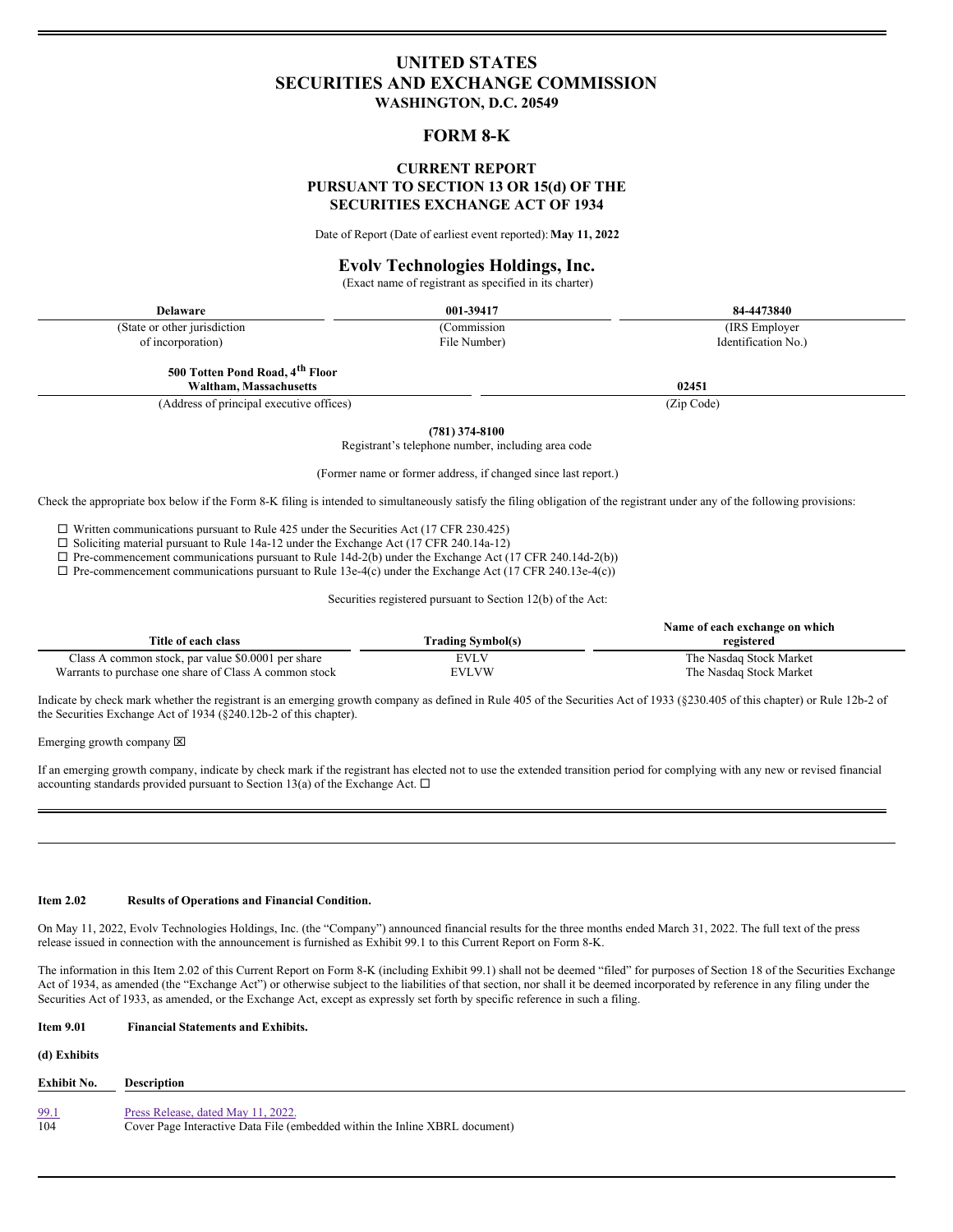# **SIGNATURES**

Pursuant to the requirements of the Securities Exchange Act of 1934, the registrant has duly caused this report to be signed on its behalf by the undersigned hereunto duly authorized.

# **Evolv Technologies Holdings, Inc.**

Date:May 11, 2022 By: /s/ Peter George Name: Peter George Title: Chief Executive Officer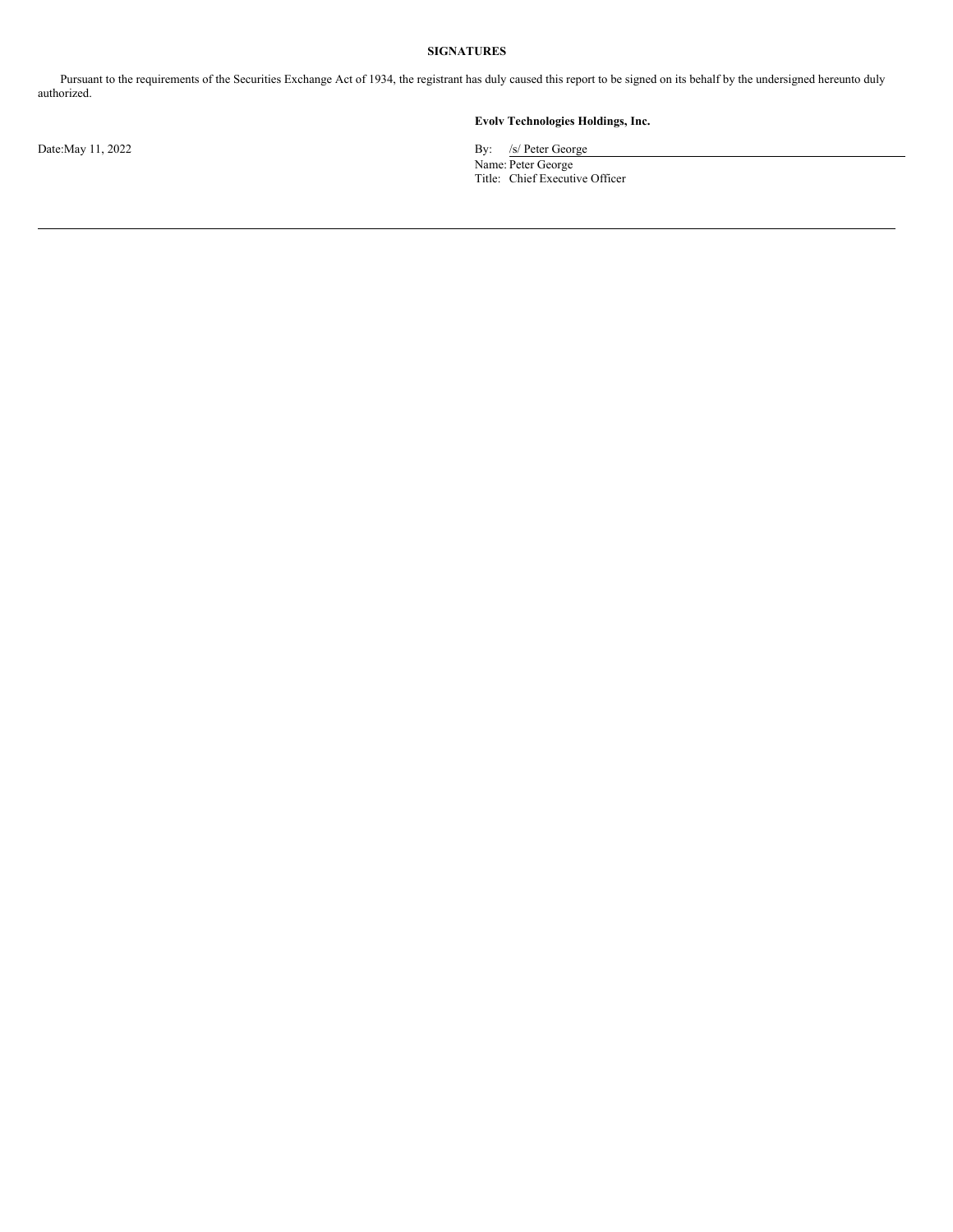

**Investor Relations:** Brian Norris Vice President of Investor Relations bnorris@evolvtechnology.com

## **Evolv Technology Reports Strong First Quarter Financial Results**

**–** *Company Reaf irms Outlook for 2022* **–**

- · *Q1 Revenue of \$8.7 million, up 118% year-over-year*
	- · *Q1 Ending ARR of \$16.6 million, up 207% year-over-year*
- · *Q1 Ending Evolv Express® subscriptions of 910, up 227% year-over-year*

**Waltham, Massachusetts – May 11, 2022 –** Evolv Technology (NASDAQ: EVLV), a global leader in weapons detection security screening, today announced financial results for its first quarter ended March 31, 2022 and reaffirmed its business outlook for 2022.

"We're pleased to report solid first quarter results which were highlighted by strong growth in revenues, new customers and Evolv Express subscribers," said Peter George, President and Chief Executive Officer of Evolv Technology. "Our results continue to reflect our expanding leadership position in North America as more facility operators adopt our solutions to digitally transform their security operations. Looking ahead, we believe we remain well positioned to execute on our strategic growth plans."

### **Results for the First Quarter of 2022**

Total revenue for the first quarter of 2022 was \$8.7 million, an increase of 118% compared to \$4.0 million for the first quarter of 2021. Total Contract Value ("TCV") of orders booked for the first quarter of 2022 was \$19.2 million, an increase of 128% compared to \$8.4 million in the first quarter of 2021. Annual Recurring Revenue ("ARR")<sup>2</sup> was \$16.6 million at the end of first quarter of 2022, an increase of 207% compared to \$5.4 million in the first quarter of 2021. Net loss for the first quarter of 2022 was (\$14.6) million, or (\$0.10) per basic and diluted share, compared to net loss of (\$13.8) million, or (\$1.32) per basic and diluted share, for the first quarter of 2021. Adjusted earnings (loss)<sup>3</sup> for the first quarter of 2022 was (\$19.1) million, or (\$0.13) per basic and diluted share, compared to (\$10.5) million, or (\$1.01) per basic and diluted share, for the first quarter of 2021. Adjusted EBITDA<sup>3</sup> for the first quarter of 2022 was (\$18.2) million, compared to (\$7.6) million for the first quarter of 2021.As of March 31, 2022, the Company had cash and cash equivalents of \$270.9 million compared to \$307.5 million as of December 31, 2021.

### **Company Reaffirms Outlook for 2022**

The Company today commented on its business outlook for 2022. The Company's outlook is based on the current indications for its business, which may change at any time.

|                                                        | <b>2022 Business Outlook</b> |                            |
|--------------------------------------------------------|------------------------------|----------------------------|
| <b>Estimate (In millions)</b>                          | Issued March 14, 2022        | <b>Issued May 11, 2022</b> |
| <b>Total Revenue</b>                                   | $$29-$31$                    | No change                  |
| Annual Recurring Revenue <sup>2</sup> (ARR) at $12/31$ | $$27-$28$                    | No change                  |
| Adjusted EBITD $A3$                                    | $(S65 - S67)$                | No change                  |
| Cash and Cash Equivalents                              | \$220-\$230                  | No change                  |

### **Company to Host Live Conference Call and Webcast**

The Company's management team plans to host a live conference call and webcast at 4:30 p.m. Eastern Time today to discuss the financial results as well as management's outlook for the business and other matters. The conference call may be accessed in the United States by dialing +1.877.692.8955 and using access code 774298. The conference call may be accessed outside of the United States by dialing +1.234.720.6979 and using the same access code. The conference call will be simultaneously webcast on the Company's investor relations website, which can be accessed at http://ir.evolvtechnology.com. A replay of the conference call will be available for a period of 30 days by dialing +1.866.207.1041 or +1.402.970.0847 and using access code 5434851 or by accessing the webcast replay on the Company's investor relations website at http://ir.evolvtechnology.com.

#### **About Evolv Technology**

Evolv Technology (NASDAQ: EVLV) is a global leader in weapons detection security screening. Our mission is Evolv Technology (NASDAQ: EVLV) is a leader in weapons detection for security screening, securing the world's most iconic venues and companies. Its mission is enabling a better experience and better security for venues, creating a safer world to work, learn, and play by transforming physical security to make everywhere safer. It gives sports fans, theme park visitors, concertgoers, shoppers, employees, students, and others peace of mind so that they can gather without fear of violence. Its security screening has scanned more than 250 million people, second only to the Department of Homeland Security's Transportation Security Administration (TSA) in the United States, and its technology combines powerful, advanced sensors with proven artificial intelligence (AI), security ecosystem integrations, and comprehensive venue analytics to reliably detect threats 10 times faster than traditional metal detectors. Evolv Technology, Evolv Express®, Evolv Insights™, and Evolv Cortex AI™ are registered trademarks or trademarks of Evolv Technologies, Inc. in the United States and other jurisdictions. For more information, visit https://evolvtechnology.com.

<sup>1</sup> We define Total Contract Value, or TCV, of orders booked as the total value of the contract over the specified term. Our calculation of TCV is not adjusted for the impact of any known or projected future events (such as customer cancellations, upgrades or downgrades, or price increases or decreases). TCV should be viewed independently of, and not as a substitute for or forecast of, revenue and deferred revenue. Our calculation of TCV may differ from similarly titled metrics presented by other companies.

<sup>2</sup> **We define Annual Recurring Revenue**, or ARR, as subscription revenue and the recurring service revenue related to purchase subscriptions for the final month of the quarter normalized to a one-year period. Our calculation of ARR is not adjusted for the impact of any known or projected future events (such as customer cancellations, upgrades or downgrades, or price increases or decreases) that may cause any such contract not to be renewed on its existing terms. In addition, the amount of actual revenue that we recognize over any 12-month period is likely to differ from ARR at the beginning of that period, sometimes significantly. This may occur due to new bookings, cancellations, upgrades, downgrades or other changes in pending renewals, as well as the effects of professional services revenue and acquisitions or divestitures. As a result, ARR should be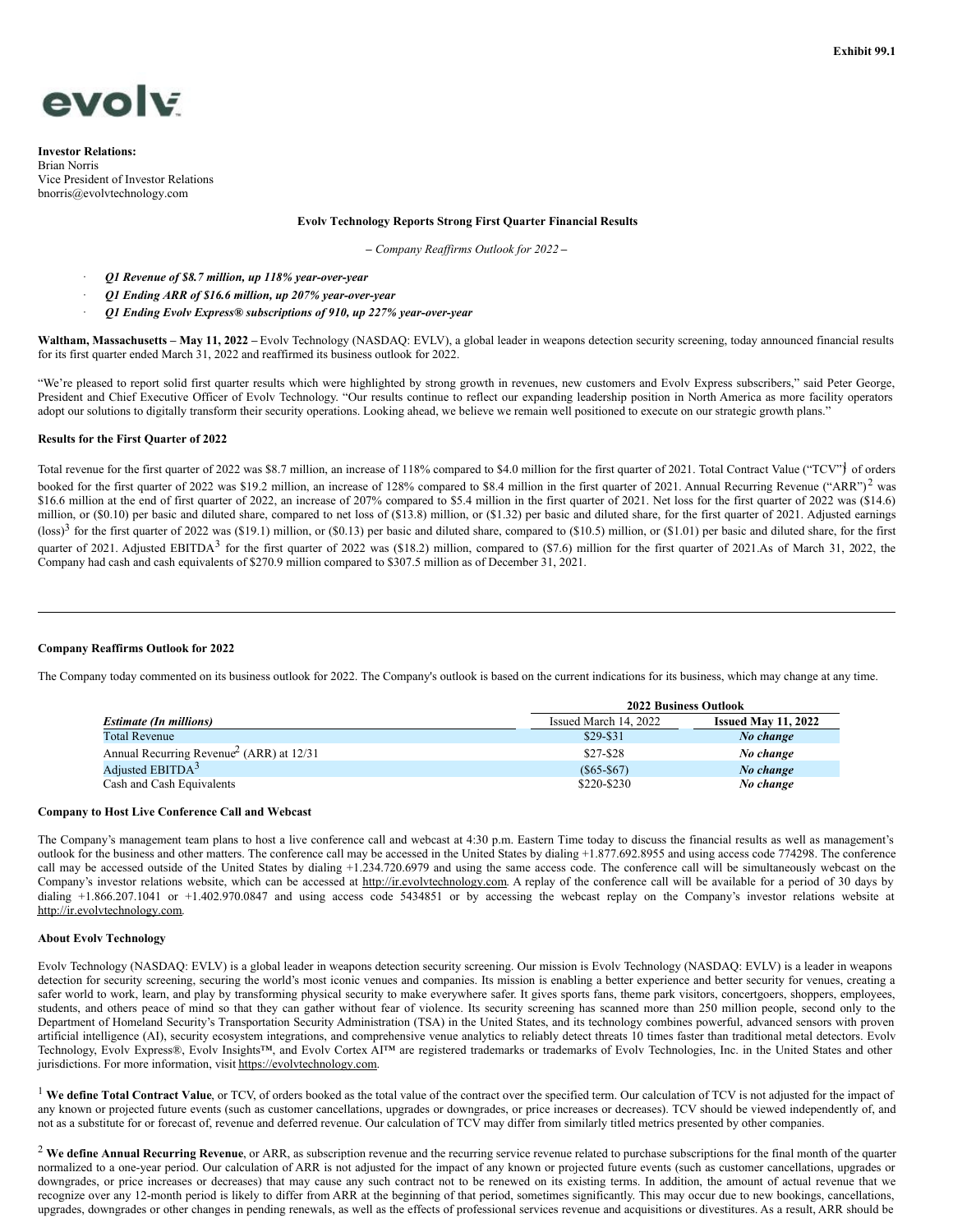viewed independently of, and not as a substitute for or forecast of, revenue and deferred revenue. Our calculation of ARR may differ from similarly titled metrics presented by other companies.

<sup>3</sup> **Non-GAAP Financial Measures** In this press release, the Company's adjusted gross profit, adjusted gross margin,adjusted EBITDA and adjusted earnings (loss) are not presented in accordance with generally accepted accounting principles (GAAP) and are not intended to be used in lieu of GAAP presentations of results of operations.Adjusted gross profit and adjusted gross margin exclude one-time items which management believes provides a more meaningful representation of contribution margin. Adjusted EBITDA is defined as net income (loss) plus depreciation and amortization, share-based compensation, and certain other one-time expenses. Adjusted earnings (loss) is defined as net income (loss) plus stock-based compensation, change in fair value of derivative liability, change in fair value of contingent earn-out liability, change in fair value of contingently issuable common stock liability, change in fair value of public warrant liability, change in fair value of common stock warrant liability, restructuring expenses, loss on impairment of lease equipment, and certain other one-time expenses. Management presents non-GAAP financial measures because it considers them to be important supplemental measures of performance. Management uses non-GAAP financial measures for planning purposes, including analysis of the Company's performance against prior periods, the preparation of operating budgets and to determine appropriate levels of operating and capital investments. Management also believes non-GAAP financial measures provide additional insight for analysts and investors in evaluating the Company's financial and operational performance. However, non-GAAP financial measures have limitations as an analytical tool and are not intended to be an alternative to financial measures prepared in accordance with GAAP. We intend to provide non-GAAP financial measures as part of our future earnings discussions and, therefore, the inclusion of non-GAAP financial measures will provide consistency in our financial reporting. Investors are encouraged to review the reconciliation of these non-GAAP measures to their most directly comparable GAAP financial measures. A reconciliation of our non-GAAP financial measures to their most directly comparable GAAP measures has been provided in this press release.

#### **Forward-Looking Statements**

Certain statements in this press release may constitute "forward-looking" statements and information, within the meaning of Section 27A of the Securities Act of 1933, Section 21E of the Securities Exchange Act of 1934, and the safe harbor provisions of the U.S. Private Securities Litigation Reform Act of 1995 that relate to our current expectations and views of future events including but not limited to statements regarding our ability to meet our business outlook for revenue and profitability. Forward-looking statements involve the Company's current expectations and projections relating to its financial condition, competitive position, future financial results, plans, objectives, and business. All statements other than statements of historical facts contained in this press release are forward-looking statements. In some cases, these forward-looking statements can be identified by words or phrases such as "may," "will," "expect," "should," "could," "anticipate," "aim," "estimate," "intend," "plan," "believe," "potential," "continue," "is/are likely to" or the negative of these terms or other similar expressions. These forward-looking statements are subject to risks, uncertainties and assumptions, some of which are beyond our control. In addition, these forward-looking statements reflect the Company's current views with respect to future events and the Company's performance and are not a guarantee of future performance. Actual outcomes may differ materially from the information contained in the forward-looking statements as a result of a number of factors, including, without limitation expectations regarding the Company's strategies and future financial performance, including its future business plans or objectives, prospective performance and opportunities and competitors, revenues, products and services, pricing, operating expenses, market trends, liquidity, cash flows and uses of cash, capital expenditures; the Company's history of losses and lack of profitability; the Company's reliance on third party contract manufacturing; the rate of innovation required to maintain competitiveness in the markets in which the Company competes; the competitiveness of the market in which the Company competes; the ability for the Company to obtain, maintain, protect and enforce the Company's intellectual property rights; the concentration of the Company's revenues on a single solution; the Company's ability to timely design, produce and launch its solutions, the Company's ability to invest in growth initiatives and pursue acquisition opportunities; the limited liquidity and trading of the Company's securities; geopolitical risk and changes in applicable laws or regulations; the possibility that the Company may be adversely affected by other economic, business, and/or competitive factors; operational risk; risk that the COVID-19 pandemic, including variants, vaccine roll-out efforts, and local, state, and federal responses to addressing the pandemic may have an adverse effect on the Company's business operations, as well as the Company's financial condition and results of operations; litigation and regulatory enforcement risks, including the diversion of management time and attention and the additional costs and demands on resources; and the risk factors set forth under the caption "Risk Factors" in our Annual Report on Form 10-K for the year ended December 31, 2021 filed with the Securities and Exchange Commission on March 28, 2022.

These statements reflect management's current expectations regarding future events and operating performance and speak only as of the date of this press release. You should not put undue reliance on any forward-looking statements. Although we believe that the expectations reflected in the forward-looking statements are reasonable, we cannot guarantee that future results, levels of activity, performance and events and circumstances reflected in the forward-looking statements will be achieved or will occur. Except as required by law, we undertake no obligation to update or revise publicly any forward-looking statements, whether as a result of new information, future events or otherwise, after the date on which the statements are made or to reflect the occurrence of unanticipated events.

#### **EVOLV TECHNOLOGY CONSOLIDATED STATEMENTS OF OPERATIONS AND COMPREHENSIVE LOSS (In thousands, except share and per share data) (Unaudited)**

|                                                |      | <b>Three Months Ended</b><br>March 31, |            |  |
|------------------------------------------------|------|----------------------------------------|------------|--|
|                                                | 2022 |                                        | 2021       |  |
| <b>Revenue:</b>                                |      |                                        |            |  |
| Product revenue                                | S    | 5,194                                  | S<br>2,502 |  |
| Subscription revenue                           |      | 3,020                                  | 1,300      |  |
| Service revenue                                |      | 501                                    | 197        |  |
| Total revenue                                  |      | 8,715                                  | 3,999      |  |
| <b>Cost of revenue:</b>                        |      |                                        |            |  |
| Cost of product revenue                        |      | 5,576                                  | 2,229      |  |
| Cost of subscription revenue                   |      | 1,065                                  | 595        |  |
| Cost of service revenue                        |      | 448                                    | 127        |  |
| Total cost of revenue                          |      | 7,089                                  | 2,951      |  |
| Gross profit                                   |      | 1,626                                  | 1,048      |  |
| <b>Operating expenses:</b>                     |      |                                        |            |  |
| Research and development                       |      | 4,286                                  | 3,612      |  |
| Sales and marketing                            |      | 12,053                                 | 3,684      |  |
| General and administrative                     |      | 11,093                                 | 2,899      |  |
| Loss from impairment of property and equipment |      | 96                                     |            |  |
| Total operating expenses                       |      | 27,528                                 | 10,195     |  |
| <b>Loss from operations</b>                    |      | (25,902)                               | (9,147)    |  |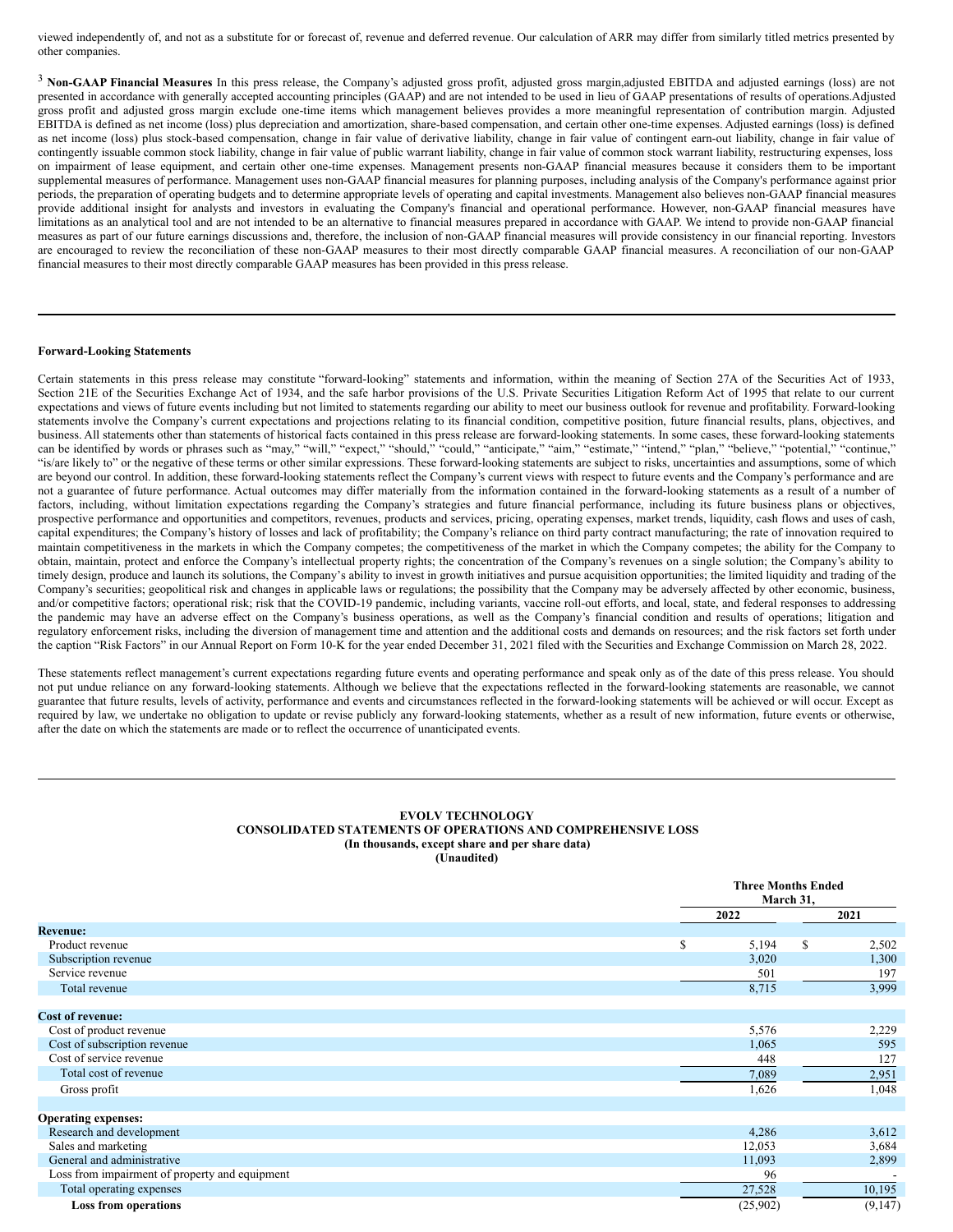<span id="page-4-0"></span>

| Interest expense                                                     | (142)       | (2, 447)   |
|----------------------------------------------------------------------|-------------|------------|
| Interest income                                                      | 209         |            |
| Change in fair value of derivative liability                         |             | (1, 425)   |
| Change in fair value of contingent earn-out liability                | 4,226       |            |
| Change in fair value of contingently issuable common stock liability | 1,472       |            |
| Change in fair value of public warrant liability                     | 5,586       |            |
| Change in fair value of common stock warrant liability               |             | (736)      |
| Total other income (expense)                                         | 11,351      | (4,608)    |
|                                                                      |             |            |
| Net loss and comprehensive loss – basic and diluted                  | (14, 551)   | (13, 755)  |
|                                                                      |             |            |
| Net loss per share – basic and diluted                               | (0.10)      | (1.32)     |
|                                                                      |             |            |
| Weighted average common shares outstanding – basic and diluted       | 142,878,406 | 10.443.323 |
|                                                                      |             |            |

### **EVOLV TECHNOLOGY CONDENSED CONSOLIDATED BALANCE SHEETS (In thousands, except share and per share data) (Unaudited)**

|                                                | March 31,<br>2022        |                      | December 31,<br>2021 |  |  |
|------------------------------------------------|--------------------------|----------------------|----------------------|--|--|
| <b>Assets</b>                                  |                          |                      |                      |  |  |
| Current assets:                                |                          |                      |                      |  |  |
| Cash and cash equivalents                      | $\mathsf{\$}$<br>270,872 | $\mathbb{S}$         | 307,492              |  |  |
| Restricted cash                                |                          | 400                  | 400                  |  |  |
| Accounts receivable, net                       |                          | 8,589                | 6,477                |  |  |
| Inventory                                      |                          | 7,181                | 5,140                |  |  |
| Current portion of contract assets             |                          | 1,448                | 1,459                |  |  |
| Current portion of commission asset            |                          | 1,477                | 1,645                |  |  |
| Prepaid expenses and other current assets      |                          | 17,252               | 11,047               |  |  |
| Total current assets                           | 307,219                  |                      | 333,660              |  |  |
| Restricted cash, noncurrent                    |                          | 275                  | 275                  |  |  |
| Contract assets, noncurrent                    |                          | 3,321                | 3,418                |  |  |
| Commission asset, noncurrent                   |                          | 4,239                | 3,719                |  |  |
| Property and equipment, net                    |                          | 25,282               | 21,592               |  |  |
| Operating lease right-of-use assets            |                          | 2,287                | $\sim$               |  |  |
| Other assets                                   |                          | 1,275                | 401                  |  |  |
| Total assets                                   | \$<br>343,898            | \$                   | 363,065              |  |  |
|                                                |                          |                      |                      |  |  |
| <b>Liabilities and Stockholders' Equity</b>    |                          |                      |                      |  |  |
| Current liabilities:                           |                          |                      |                      |  |  |
| Accounts payable                               | $\mathbb{S}$             | $\mathbf S$<br>4,645 | 6,363                |  |  |
| Accrued expenses and other current liabilities |                          | 7,118                | 9,183                |  |  |
| Current portion of deferred revenue            |                          | 7,433                | 6,690                |  |  |
| Current portion of deferred rent               |                          |                      | 135                  |  |  |
| Current portion of long-term debt              |                          | 3,000                | 2,000                |  |  |
| Current portion of operating lease liabilities |                          | 1,089                |                      |  |  |
| Total current liabilities                      |                          | 23,285               | 24,371               |  |  |
| Deferred revenue, noncurrent                   |                          | 4,517                | 2,475                |  |  |
| Deferred rent, noncurrent                      |                          | $\equiv$             | 333                  |  |  |
| Long-term debt, noncurrent                     |                          | 6,950                | 7,945                |  |  |
| Operating lease liabilities, noncurrent        |                          | 1,634                |                      |  |  |
| Contingent earn-out liability                  |                          | 18,128               | 20,809               |  |  |
| Contingently issuable common stock liability   |                          | 3,792                | 5,264                |  |  |
| Public warrant liability                       |                          | 5,444                | 11,030               |  |  |
| <b>Total liabilities</b>                       |                          | 63,750               | 72.227               |  |  |
|                                                |                          |                      |                      |  |  |
| Stockholders' Equity:                          |                          |                      |                      |  |  |
| Preferred stock                                |                          | $\overline{a}$       |                      |  |  |
| Common stock                                   |                          | 14                   | 14                   |  |  |
| Additional paid-in capital                     | 399,424                  |                      | 395,563              |  |  |
| Accumulated deficit                            | (119,290)                |                      | (104, 739)           |  |  |
| Total stockholders' equity                     | 280,148                  |                      | 290,838              |  |  |
| Total liabilities and stockholders' equity     |                          |                      |                      |  |  |
|                                                | \$<br>343,898            | $\mathbb{S}$         | 363,065              |  |  |

**EVOLV TECHNOLOGY CONSOLIDATED STATEMENTS OF CASH FLOWS (In thousands) (Unaudited)**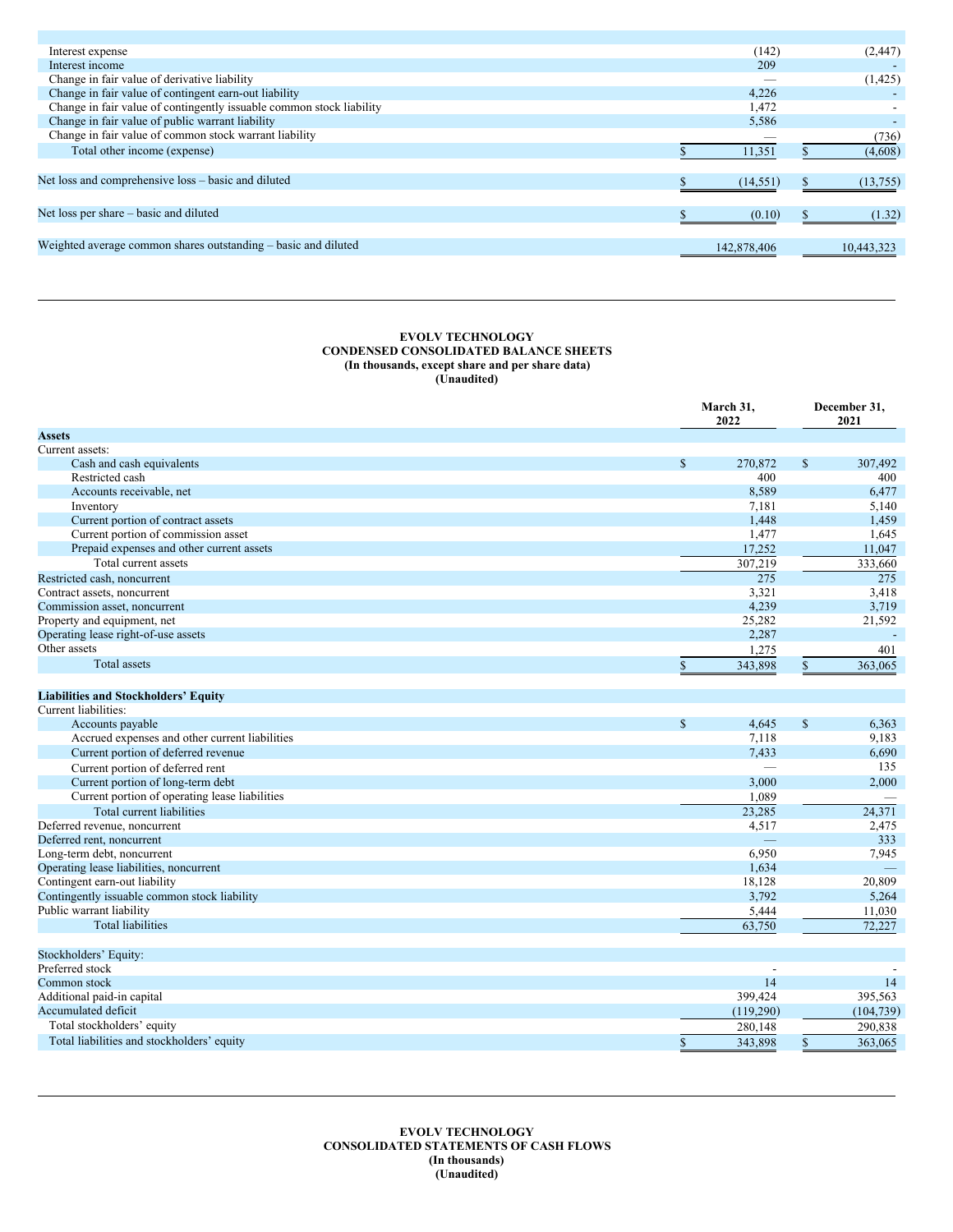|                                                                                   |                 | March 31,                |
|-----------------------------------------------------------------------------------|-----------------|--------------------------|
|                                                                                   | 2022            | 2021                     |
| Cash flows from operating activities:                                             |                 |                          |
| Net loss                                                                          | \$<br>(14, 551) | \$<br>(13, 755)          |
| Adjustments to reconcile net income to net cash provided by operating activities: |                 |                          |
| Depreciation and amortization                                                     | 948             | 452                      |
| Write off of inventory                                                            | 324             | $\qquad \qquad -$        |
| Adjustment to property and equipment for sales type leases                        | (321)           |                          |
| Loss from impairment of property and equipment                                    | 96              | $\overline{\phantom{0}}$ |
| Stock-based compensation                                                          | 5,190           | 1,082                    |
| Noncash interest expense                                                          | 5               | 2,344                    |
| Noncash lease expense                                                             | 197             |                          |
| Provision recorded for allowance for doubtful accounts                            | $\equiv$        | (63)                     |
| Change in fair value of derivative liability                                      |                 | 1,425                    |
| Change in fair value of common stock warrant liability                            |                 | 736                      |
| Change in fair value of earn-out liability                                        | (4,226)         |                          |
| Change in fair value of contingently issuable common stock                        | (1, 472)        |                          |
| Change in fair value of public warrant liability                                  | (5,586)         |                          |
| Changes in operating assets and liabilities                                       |                 |                          |
| Accounts receivable                                                               | (2,112)         | (874)                    |
| Inventory                                                                         | (6,985)         | (433)                    |
| Commission assets                                                                 | (351)           | (391)                    |
| Contract assets                                                                   | 108             | (119)                    |
| Prepaid expenses and other current assets                                         | (5,280)         | (4,104)                  |
| Accounts payable                                                                  | (1, 867)        | 1,194                    |
| Deferred revenue                                                                  | 2,778           | (621)                    |
| Deferred rent                                                                     | (468)           | (11)                     |
| Accrued expenses and other current liabilities                                    | (2,065)         | 1,100                    |
| Operating lease liabilities                                                       | (229)           |                          |
| Net cash used in operating activities                                             |                 |                          |
|                                                                                   | (35, 867)       | (12,038)                 |
| Cash flows from investing activities:                                             |                 |                          |
| Development of internal-use software                                              | (646)           |                          |
| Purchases of property and equipment                                               | (323)           | (2,522)                  |
| Net cash used in investing activities                                             | (969)           | (2,522)                  |
| Cash flows from financing activities:                                             |                 |                          |
| Proceeds from exercise of stock options                                           | 216             | 455                      |
| Repayment of financing obligations                                                |                 | (359)                    |
|                                                                                   |                 |                          |
| Proceeds from long-term debt, net of issuance costs                               |                 | 31,882                   |
| Net cash provided by financing activities                                         | 216             | 31,978                   |
| Net increase (decrease) in Cash, cash equivalents and restricted cash             | (36,620)        | 17,418                   |
| Cash, cash equivalents and restricted cash, beginning of period                   | 308,167         | 4,704                    |
| Cash, cash equivalents and restricted cash, end of period                         | 271,547<br>S    | \$<br>22,122             |
|                                                                                   |                 |                          |

**Three Months Ended**

## **EVOLV TECHNOLOGY RECONCILIATION OF FORECASTED 2022 NET LOSS TO ADJUSTED EBITDA (In thousands) (Unaudited)**

|                                                                | <b>Twelve Months Ended</b><br><b>December 31, 2022</b> |   |          |
|----------------------------------------------------------------|--------------------------------------------------------|---|----------|
|                                                                | High                                                   |   | Low      |
| Net income (loss)                                              | (83,000)                                               | ъ | (85,000) |
| Adjustments to reconcile net income (loss) to Adjusted EBITDA: |                                                        |   |          |
| Depreciation and amortization                                  | 6.000                                                  |   | 6,000    |
| Stock-based compensation                                       | 11.000                                                 |   | 11,000   |
| Other expense                                                  | 1,000                                                  |   | 1,000    |
| <b>Adjusted EBITDA</b>                                         | (65,000)                                               |   | (67,000) |

#### **EVOLV TECHNOLOGY SUMMARY OF KEY OPERATING STATISTICS (Unaudited)**

|                                       | December 31. | March 31, | <b>June 30,</b> | September 30, | December 31. | March 31, |
|---------------------------------------|--------------|-----------|-----------------|---------------|--------------|-----------|
| (S in thousands)                      | 2020         | 2021      | 2021            | 2021          | 2021         | 2022      |
| New customers                         |              |           |                 | 23            |              |           |
| Total contract value of orders booked | 5.956        | 8.424     | 10,476          | 16.995        | 17.916       | 19.167    |
| Annual recurring revenue              | 4.034        | 5.424     | 7,423           | 9.932         | 12.907       | 16.641    |
| Remaining performance obligation      | 13.381       | 17.658    | 24,930          | 34.152        | 40,160       | 50,537    |
| Contract value for units in backlog   | n/a          | n/a       | n/a             | n/a           | 11.270       | 13.213    |
| Net additions                         |              | 64        | 113             | 176           | 136          | 207       |
| Ending deployed units                 | 214          | 278       | 391             | 567           | 703          | 910       |